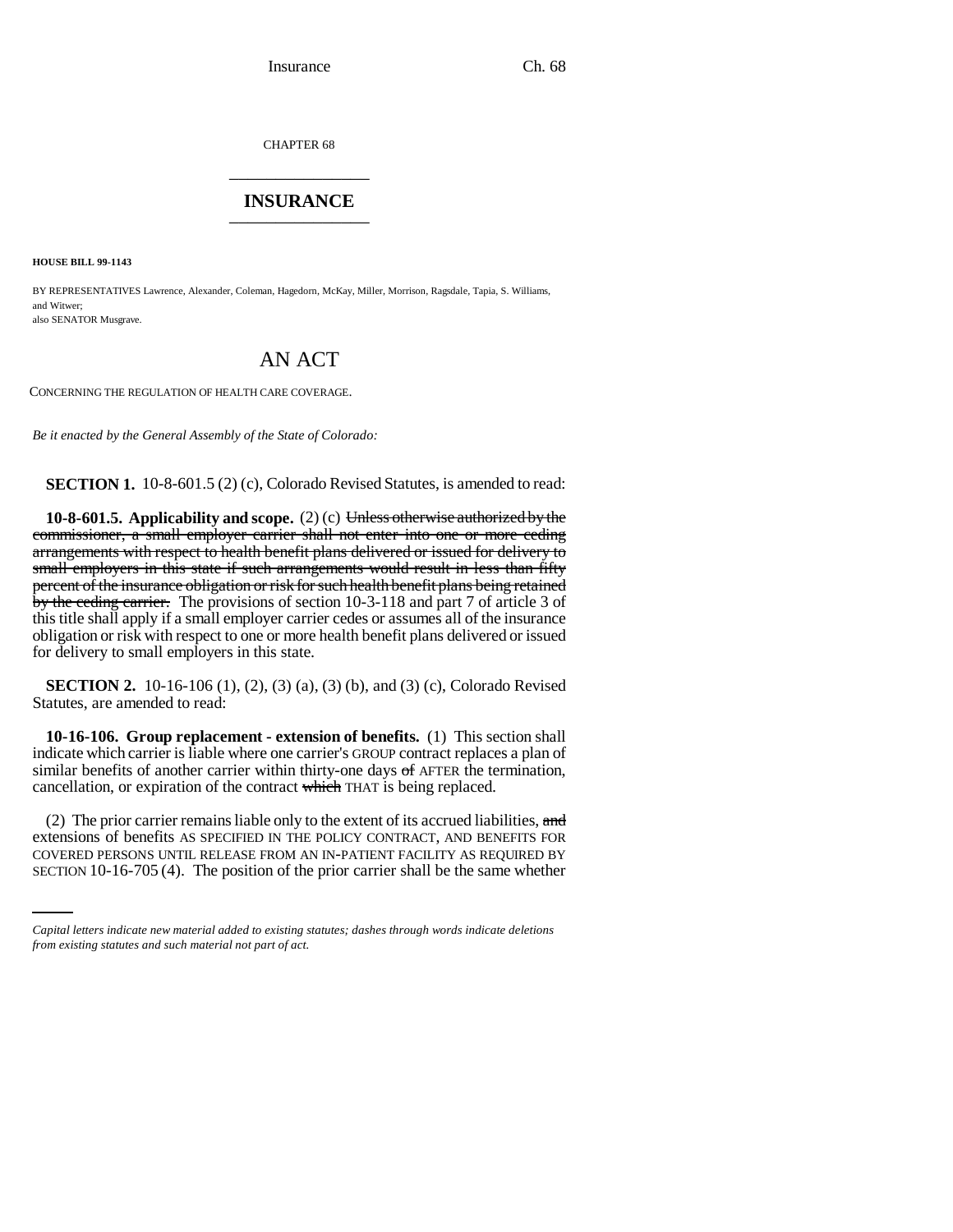### Ch. 68 Insurance

the group policyholder or other entity secures replacement coverage from a new carrier, self-insures, or foregoes coverage.

(3) Liability of a succeeding carrier is as follows:

(a) Each person who is eligible for coverage in accordance with the succeeding carrier's plan of benefits, with respect of TO classes eligible and actively at work and nonconfinement rules, IF ALLOWABLE, shall be covered by the SUCCEEDING carrier's plan of benefits EXCEPT WITH RESPECT TO ACCRUED LIABILITIES AND EXTENSIONS OF BENEFITS PROVIDED FOR IN SUBSECTION (2) OF THIS SECTION.

(b) Each person who is not covered ELIGIBLE under the succeeding carrier's plan of benefits in accordance with paragraph (a) of this subsection (3) shall be covered by the succeeding carrier in accordance with the following guidelines if such individual was validly covered, including benefit extension, under the prior plan on the date of discontinuance. and if such individual is a member of the class or classes of individuals eligible for coverage under the succeeding carrier's plan. For purposes of this section, "totally disabled" is a reference to an individual's status immediately prior to the date the succeeding carrier's coverage becomes effective. Such guidelines are as follows:

(I) The minimum level of benefits to be provided by the succeeding carrier shall be the applicable level of benefits of the prior carrier's plan reduced by any benefits payable by the prior plan.

(II) Coverage shall be provided by the succeeding carrier until at least the earliest of the following dates:

(A) The date the individual becomes eligible under the succeeding carrier's plan as described in paragraph (a) of this subsection (3);

(B) For each type of coverage, The date the individual's coverage would terminate in accordance with the succeeding carrier's plan provisions applicable to individual termination of coverage, where employment is terminated or where the individual ceases to be an eligible dependent;

(C) In the case of an individual who is totally disabled, the end of any period of extension or accrued liability of the prior carrier. The period of extension shall be at least twelve months under major medical and comprehensive medical type coverage and ninety days under other types of hospital or medical expense coverages.

(III) NOTHING IN THIS PARAGRAPH (b) SHALL BE CONSTRUED TO LIMIT THE DURATION OF CONTINUATION COVERAGE PROVIDED FOR IN SECTION 10-16-108.

(c) In the case of a preexisting conditions limitation in the succeeding carrier's plan, the level of benefits applicable to those preexisting conditions of persons who are covered by the succeeding carrier's plan during the period of time this limitation applies under the new plan, shall be the lesser of:

(I) The benefits of the new plan determined without application of the preexisting conditions limitation; or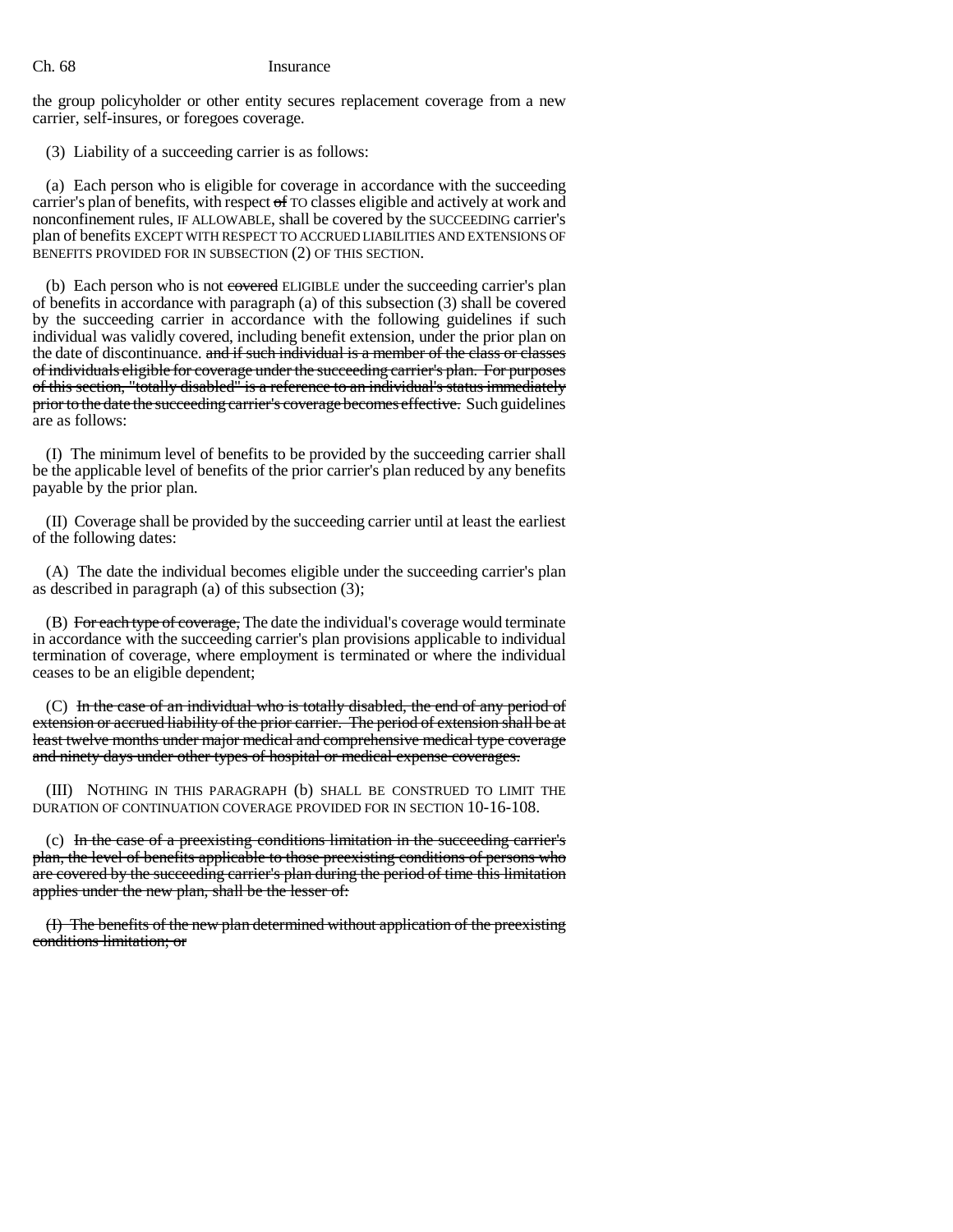(II) The benefits of the prior plan.

**SECTION 3.** The introductory portion to  $10-16-108$  (1) (e) (II) and  $10-16-108$ (1) (e) (III) and (1) (e) (IV), Colorado Revised Statutes, are amended to read:

**10-16-108. Conversion and continuation privileges.** (1) **Group sickness and accident insurance conversion privileges.** (e) (II) The employer shall notify the employee IN WRITING of his THE EMPLOYEE'S right to continue health care coverage upon his termination from employment. Such notification shall be in writing. A written statement in the employer's personnel policy communication shall be per se evidence of notification to the employee of his right to continue health care coverage. A written communication signed by the employee or a notice postmarked within ten days of termination mailed by the employer to the last known address of the employee shall also meet the notice requirements of this subparagraph  $(II)$ . The notification shall inform the employee of:

(III) The employee shall notify the employer in writing of the employee's election to continue coverage, and shall make proper payment to the employer as soon as possible upon notification by the employer of termination; however, in no case shall such notification occur or such payment be made more than twenty THIRTY days from AFTER the date of termination of employment UNLESS THE EMPLOYER HAS FAILED TO GIVE TIMELY NOTICE IN ACCORDANCE WITH SUBPARAGRAPH (II) OF THIS PARAGRAPH (e). Timely submission of payment and notice by the employee shall result in the continuation of such employee's health care coverage as if there had been no interruption of coverage. Failure to timely submit proper payment and notice by the employee shall relieve the employer of any responsibility to the employee for the continuation of health care coverage.

(IV) If the employer fails to notify an eligible employee of the right to elect to continue the coverage, the employee shall have the option to retain coverage if, within thirty SIXTY days of the date the employment is terminated, the employee makes the proper payment to the employer to provide continuous coverage.

**SECTION 4.** The introductory portion to 10-16-108 (2) (c) (II) and 10-16-108  $(2)$  (c) (III) and  $(2)$  (c) (IV), Colorado Revised Statutes, are amended to read:

**10-16-108. Conversion and continuation privileges.** (2) **Group contracts of nonprofit hospital, medical-surgical, and health service corporations and group service contracts of health maintenance organizations.** (c) (II) The employer shall notify the employee of such employee's right to continue health care coverage upon termination from employment. Such notification shall be in writing.  $A$  written statement in the employer's personnel policy communication shall be per se evidence of notification to the employee of the right to continue health care coverage. A written communication signed by the employee or a notice postmarked within ten days of termination mailed by the employer to the last known address of the employee shall also meet the notice requirements of this subparagraph (II). The notification shall inform the employee of:

(III) The employee shall notify the employer in writing of the employee's election to continue coverage, and shall make proper payment to the employer as soon as possible upon notification by the employer of termination; however, in no case shall